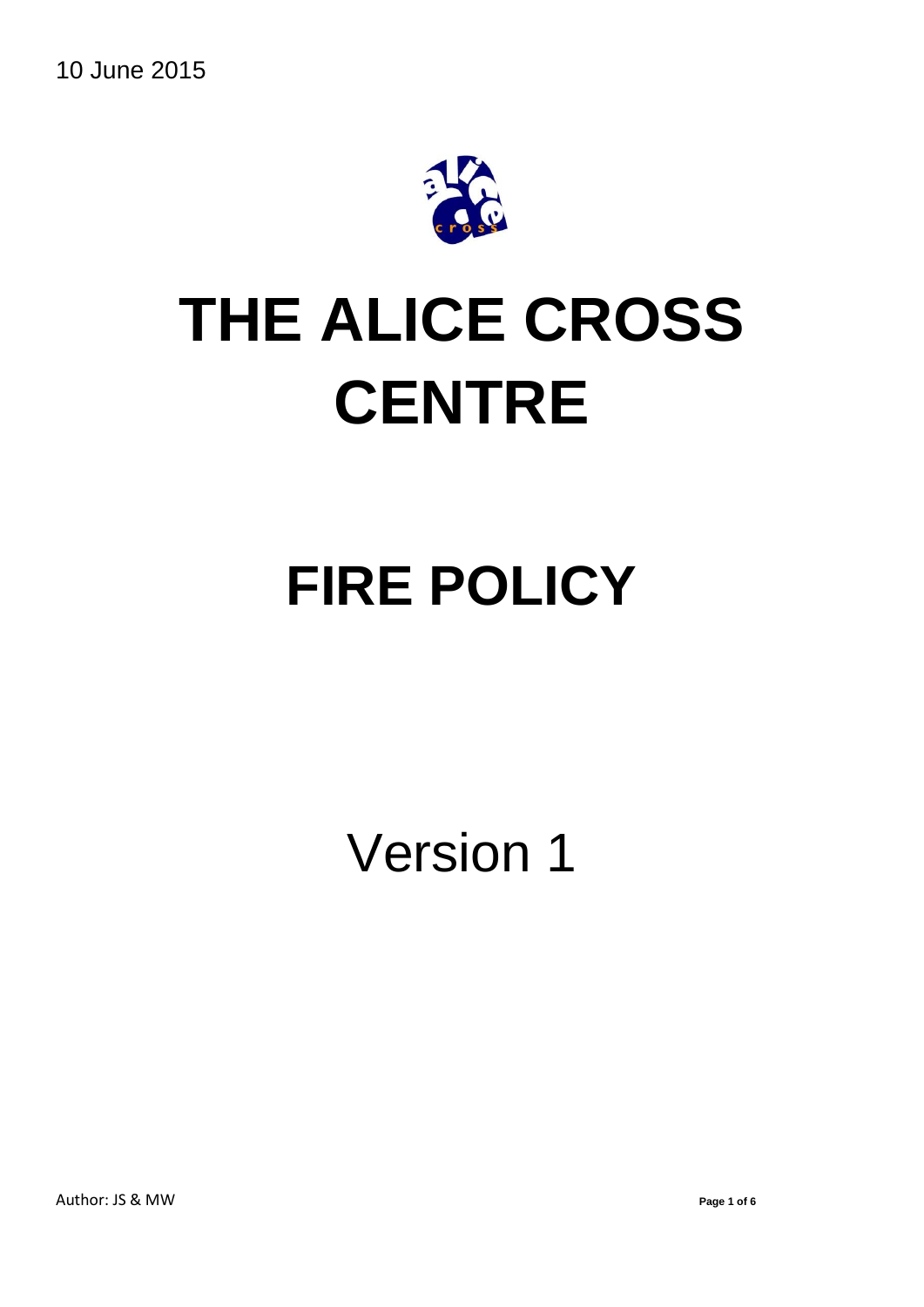# **Policy Statement**

The issue of Fire Safety is taken extremely seriously and we will strive to ensure the Company and its employees comply with the Regulatory reform (Fire Safety) Order 2005.

More importantly we will strive to ensure the safety of all persons who have a legitimate right to be in, on or in the vicinity of the premises from fire and its effects.

These include staff, volunteers, users, hirers and contractors but exclude fire fighters in pursuance of fire fighting.

The Centre has a no smoking policy, and there is a designated place at the front of the building with cigarette butt bin provided.

Staff should be aware it is a criminal offence not to consider theirs and others fire safety whilst at work and breaches will be dealt with in a robust manner by management.

#### *The Responsible Person*

The responsible person retains overall responsibility for policy and management of fire safety and under the Regulatory Reform (Fire Safety) Order 2005 designated as the "Responsible Person".

The Responsible Person has delegated the following roles:

|     | <b>Task</b>                                                                                                                                               | Position or name |
|-----|-----------------------------------------------------------------------------------------------------------------------------------------------------------|------------------|
| 1.  | Ensuring all exits are available and useable during time<br>people are in the premises (recommended daily)                                                |                  |
| 2.  | Fire fighting equipment is in place and undamaged<br>(recommended weekly)                                                                                 |                  |
| 3.  | Staff have received induction training                                                                                                                    |                  |
| 4.  | The daily check of the fire alarm panel                                                                                                                   |                  |
| 5.  | The weekly test of the fire alarm                                                                                                                         |                  |
| 6.  | The monthly test of the emergency lighting                                                                                                                |                  |
| 7.  | Completion of the Fire Risk Assessment                                                                                                                    |                  |
| 8.  | Ensuring the fire alarm, emergency lighting and fire fighting<br>equipment (and other fire safety measures if found) is<br>serviced by a competent person |                  |
| 9.  | Ensuring appropriate cleaning of kitchen extract ducts where<br>appropriate                                                                               |                  |
| 10. | Ensuring portable electrical appliances are<br>maintained as required (PAT)                                                                               |                  |
|     | 11. Ensuring fixed electrics are inspected at least<br>once every five years                                                                              |                  |
| 12. | Completion of refresher training                                                                                                                          |                  |
|     | 13. Completion of an annual fire evacuation drill                                                                                                         |                  |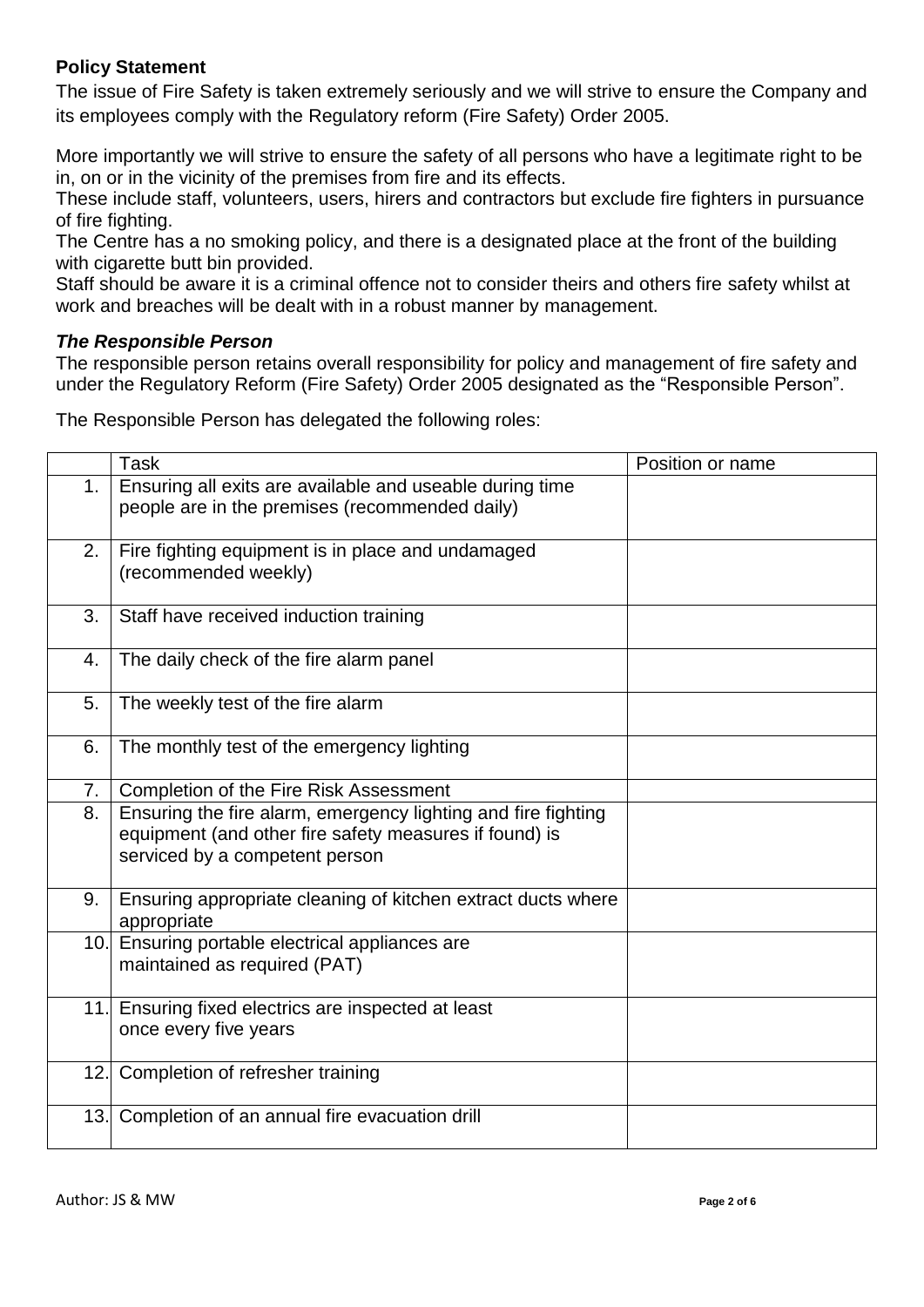# *All staff*

All staff has a responsibility for their own and others fire safety. They should report any possible dangerous issues to the Centre Manager for action.

Staff are forbidden from carrying out actions that could compromise their or others fire safety and where staff are found to carry out such actions they may be subject to disciplinary proceedings.

#### **Fire Strategy**

The fire strategy is to ensure there is a suitable means of alerting all persons who have a legitimate right to be in the premises to a fire in the early stages and provide sufficient number of exits to allow the safe evacuation to a place of ultimate safety.

The evacuation procedure is for all persons to evacuate immediately.

The type, number and level of fire safety measures will be decided by Fire Risk Assessment carried out by a competent person.

Whilst management accepts there is a legal duty to ensure there is some persons trained in the use of fire fighting equipment they do not encourage the fighting of fires by staff and actively discourages the fighting of fires by any users unless they have received training.

Staff will receive fire safety training but their overriding responsibility is to sound an alarm and initiate an evacuation of the immediate area.

The centres fire strategy concentrates on life safety and not property protection. Document produced by Firesafe Solutions (UK) Ltd Page 6 of 12 Fire Policy

# **Fire Risk Assessment (FRA)**

The centre will employ a competent person to assist them with their duties under Article 18 of the Regulatory Reform (Fire Safety) Order 2005 in accordance with the Regulatory Reform (Fire Safety) Order 2005.

The centre will use the following documents as their source of all information:-

- The Health and Safety Executive Safety Checks
- The Health and Safety Executive Means of Escape.

The fire risk assessment ( FRA ) that will be used is the Devon and Somerset Fire and Rescue Services Risk Assessment Document which can be found in the Fire Folder in the Mangers Office.

A fire risk assessment will be completed for each work area. The FRA will be reviewed annually or when there is a major change in circumstance to the premises.

The assessment will provide a list of Significant Findings These are items that are likely to present an unacceptable risk to people and will specify: what the problem is, what existing control measures are in place and what additional measures should be instigated.

Any Significant Finding will be prioritised as High, Medium, and Low or as a Note. High, Medium and Low are an identification of the risk the hazard presents to relevant people. The Company will use this system as a way of prioritising the work to complete it.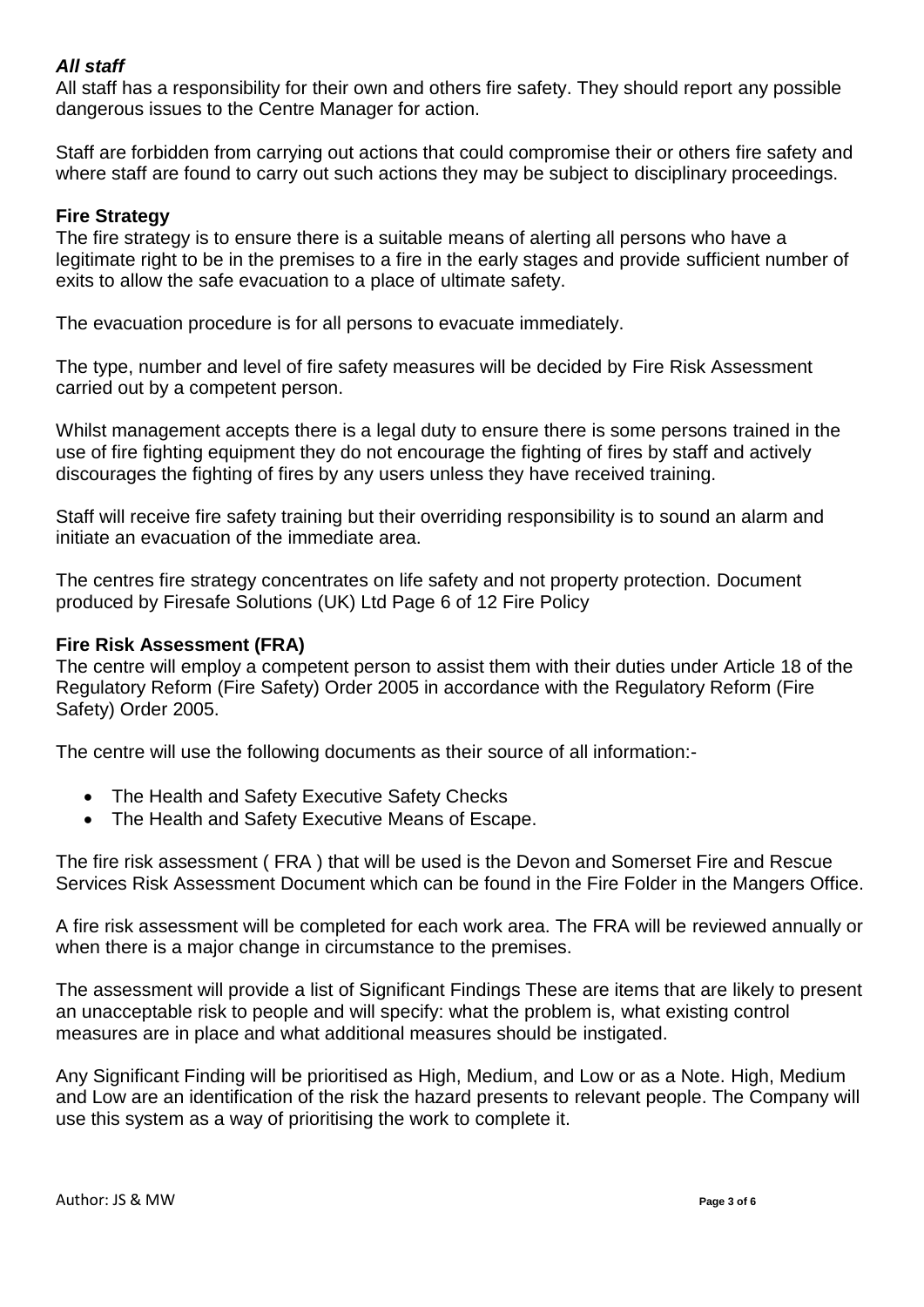Where a Significant Finding is stated as a Note, there is unlikely to be any additional control measure. The Note is a way of informing the reader that an issue has been identified but due to the existing control measures requires no further attention.

# **Testing and Maintenance**

# *Fire Alarm and Detection*

The level of coverage will be set by the FRA and serviced in accordance with the relevant British Standard (BS5839 Pt 1: 2013) by a competent person.

The alarm will be inspected daily by staff to ensure it is showing a healthy supply (green light on panel).

The call points will be tested weekly by using a test key to operate a different call point each week on a rolling program. Records of the tests will be maintained on site for inspection by company personnel, fire risk assessors and enforcement officers.

The smoke alarm and detection panel will be tested annually by an accredited alarm systems company.

# *Electrical and Portable Electrical Equipment*

The portable electrical equipment within the building work areas will be tested annually to ensure it is fit for purpose and in a safe condition. The company will have equipment tested in accordance with HSE guidance. Records of tests will be held to be able to show due diligence.

Hall hirers/users must provide certification (PAT) as appropriate for equipment brought into the building

The electrical installation for the building will be tested in accordance with regulations every 5 years (insulation)

Emergency lighting/exit signs will be tested on a monthly basis

# *Portable Fire Fighting Equipment*

The portable fire fighting equipment will be inspected to ensure the equipment appears in good condition, all extinguishers have a safety pin and plastic tag fitted and all equipment is in its appropriate position.

The equipment will be serviced annually by a firm of competent engineers in accordance with the manufactures instructions and the BS 5306 Pt 3.

# *Means of Escape*

The designated on-site staff will check daily that all corridors and stairs are kept clear of obstructions and combustible material.

Document produced by Firesafe Solutions (UK) Ltd Page 8 of 12 Fire Policy

# *Records of Testing & Maintenance*

Management to ensure accurate and true records associated with testing and maintenance of fire safety measures as well as staff training and evacuation drills.

Records must be kept on site and except for staff training in a single file with the following information:

Date of test Item tested Result of test Action taken Person completing test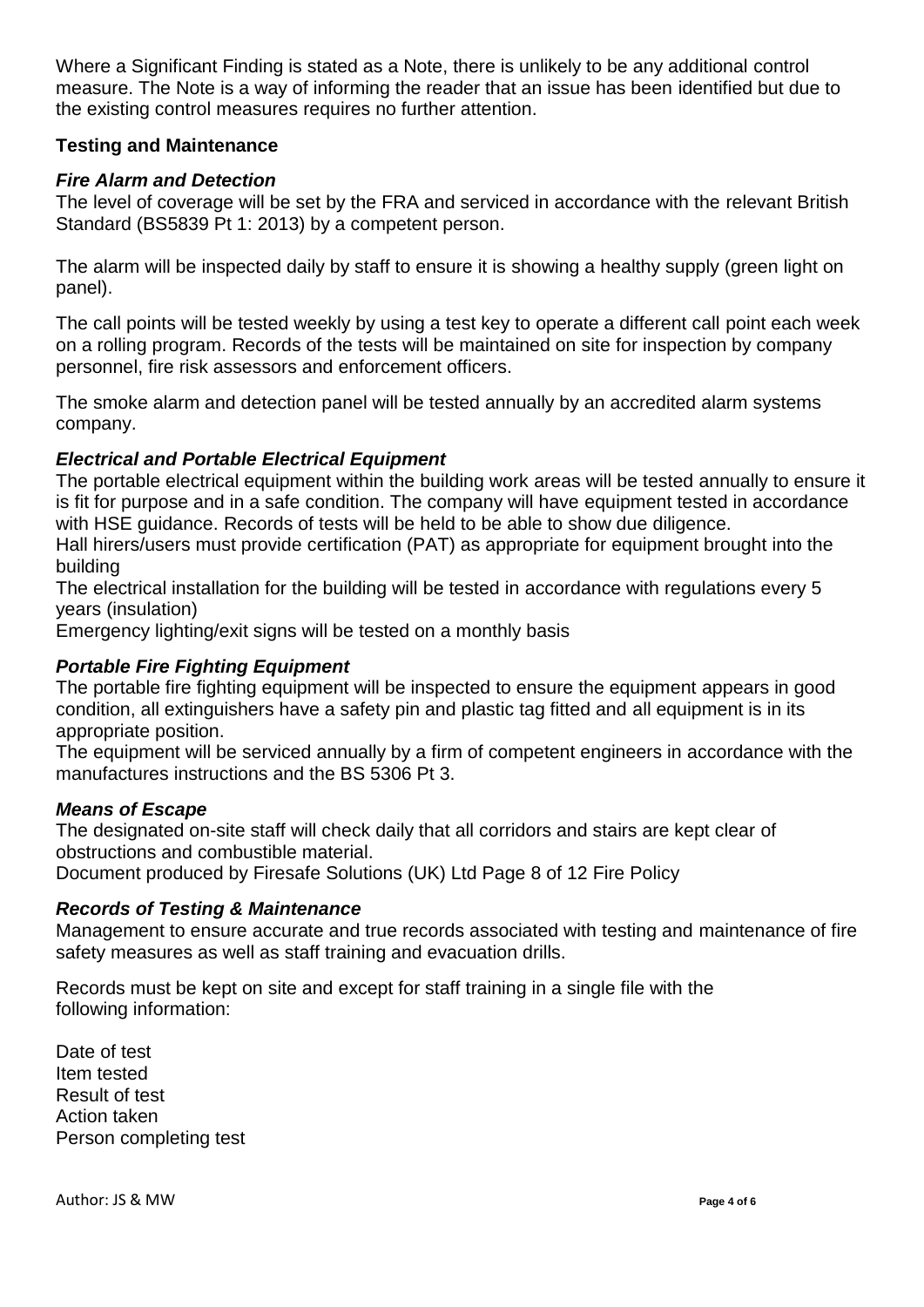In the case of staff training records they should be retained on site for the period the employee is working on site. The records should be kept confidential but may be shown to enforcing authorities for the purpose of showing due diligence to legislation. Document produced by Firesafe Solutions (UK) Ltd Page 9 of 12 Fire Policy

# **Staff Training**

All staff will be given induction training when employed; this will take place on their first day of employment and will encompass:

Action to take on discovering a fire or hearing the alarm Use of fire fighting equipment Location of exits Assembly points

Where necessary, nominated key staff will receive additional annual training providing detailed knowledge on the installed fire safety measures and use of fire fighting equipment.

Staff will sign the Instruction and Training record to show they have completed the training.

Continuation training should be completed annually. All staff are to sign the Instruction and Training record to show they have completed the training.

#### **Evacuation Drills**

It is anticipated this will take place whilst there are visitors/users in the centre. The drill should take place at least annually. All staff should sign the Instruction and Training record to show they have completed the drill.

#### **Policy on Fire Fighting**

Staff who have been trained in the use of portable fire fighting equipment may attempt to fight an uncontrolled fire where they feel confident it can be dealt with safely however they must not do this where they would put themselves or others at risk of harm from the fire or its effects.

Visitors/users are actively discouraged from fighting fire unless they have received specific training.

Any such fire fighting is carried out at their own risk.

Sufficient fire fighting equipment will be provided in the premises for the purpose of immediate first aid fire fighting. The level of equipment provided will be decided by the fire risk assessment or other competent persons.

Document produced by Firesafe Solutions (UK) Ltd Page 10 of 12 Fire Policy

# **Personal Emergency Evacuation Plans (PEEP's)**

All staff/users/volunteers especially those known to have a disability will have a PEEP completed on them.

The purpose of the PEEP is to ensure the person is provided with a means of being alerted to a fire emergency and a safe means of escape taking into account their disability or illness.

The PEEP should not disadvantage the employee in their job role but ultimately the purpose of the PEEP is to ensure the safety of the employee and if no reasonable solution can be found to